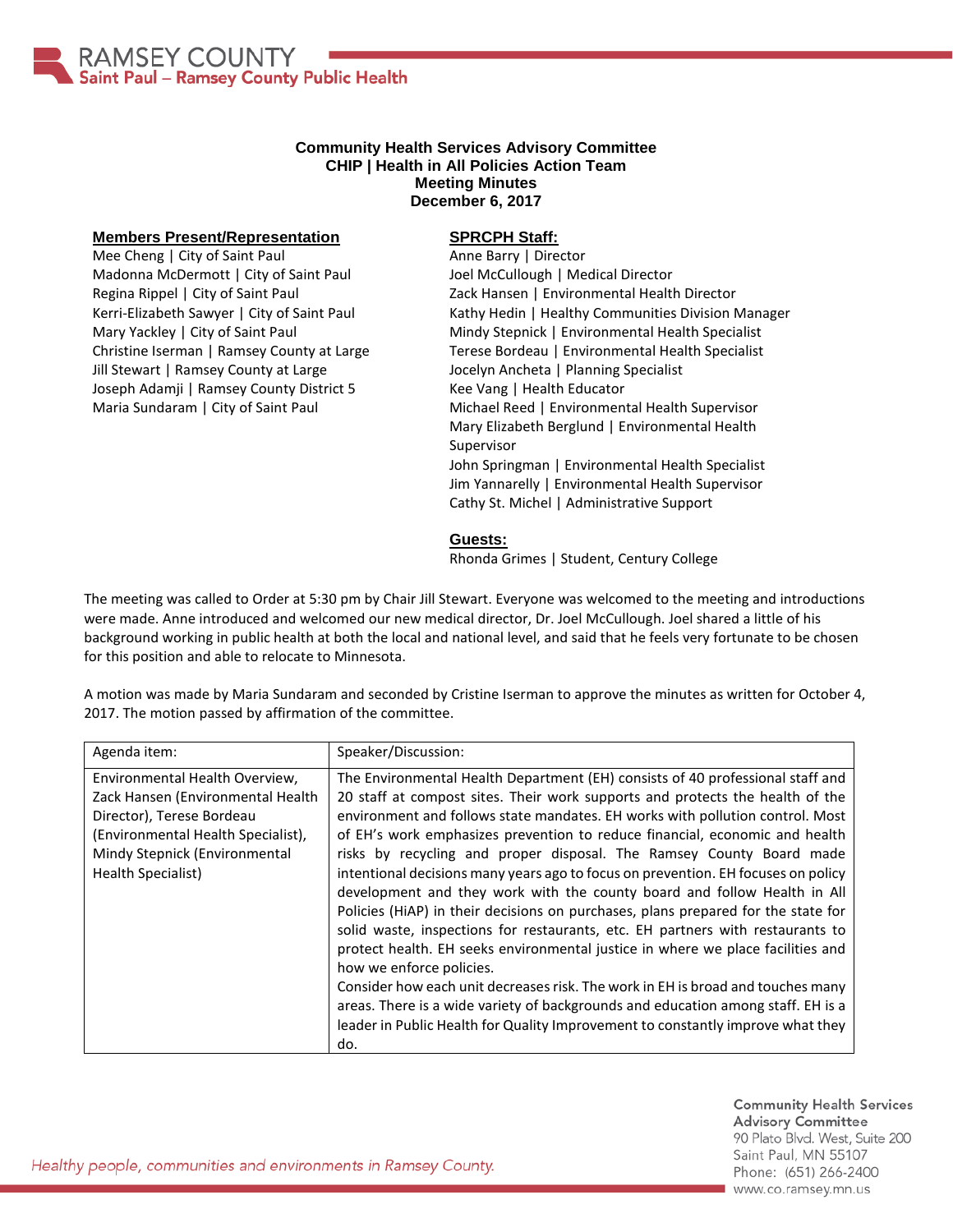| Agenda item: | Speaker/Discussion:                                                                                                                                                                                                                                                                                                                                                                                                                                                                                                                                                                                                                                                                                                                                                                                                                                                                                                                                                                                                                                                                                                                                                                                                                                                                                                                                                                                                                                                                                                                                         |
|--------------|-------------------------------------------------------------------------------------------------------------------------------------------------------------------------------------------------------------------------------------------------------------------------------------------------------------------------------------------------------------------------------------------------------------------------------------------------------------------------------------------------------------------------------------------------------------------------------------------------------------------------------------------------------------------------------------------------------------------------------------------------------------------------------------------------------------------------------------------------------------------------------------------------------------------------------------------------------------------------------------------------------------------------------------------------------------------------------------------------------------------------------------------------------------------------------------------------------------------------------------------------------------------------------------------------------------------------------------------------------------------------------------------------------------------------------------------------------------------------------------------------------------------------------------------------------------|
|              | Michael Reed leads the Solid and Hazardous Waste Compliance Division. Correct<br>disposal of waste reduces the risk of exposure to waste and to the environment.<br>It is a heavily regulated division, and they try to be proactive when licensing and<br>inspecting small and large facilities such as car shops, medical facilities and<br>laundromats. Pre-demo inspections are performed for full house demo and for<br>renovations. Ramsey is an old county and over 80% of demos contain asbestos.<br>We make sure the waste gets to the right place.<br>Mark Clary is the supervisor for Recreational Water Illnesses, which keeps food,<br>pools and lodging safe and clean. This division inspects diners, mobile home<br>parks, hotels and pools and works with Minnesota Department of Health during<br>outbreaks. They conduct training and education for businesses, review<br>construction plans, issue licenses and inspect restaurants. Ramsey County<br>inspects suburban cities except for Saint Paul and Maplewood. Inspection<br>schedules are risk-based and depend on the menu and population served. The<br>most frequent schedule is every eight months and at least annually, and the latest<br>inspection data is made public on request. EH is not in the business of putting<br>people out of business, but instead wants to work with them as partners.<br>Jim Yannarelly is the supervisor of the Lead and Healthy Homes Program (HHP).<br>EH is integral in identifying lead in the home and reducing/eliminating risk. Jim |
|              | follows up with families to perform a lead inspection to identify sources of lead,<br>often in paint or windows. HHP helps subsidize window replacement. HHP is a<br>county-wide program (including Saint Paul and Maplewood) started in 1996 that<br>focuses on reducing triggers for asthma and allergies, such as cigarette smoke,<br>pets, pollen, mold and pests. HHP distributes vacuum cleaners and cleaning<br>supplies.<br>John Springman is the supervisor of Solid Waste Operations (SWO). SWO<br>operates seven collection sites for solid waste and yard waste, including organic<br>waste such as food scraps, tissue, napkins, etc., that can be composted. SWO<br>manages Household Hazardous Waste collection. The workers collect and sort<br>paint, batteries, light bulbs, etc., directly from your vehicle. Workers screen items<br>and put useable products in the Re-Use It Center for residents to take for free.<br>Confidential medication collection is done in collaboration with Law Enforcement                                                                                                                                                                                                                                                                                                                                                                                                                                                                                                                               |
|              | Center. The map on the county website has all collection sites listed.<br>SWO reduces the risk to health by partnering with cities to manage waste as a<br>resource, and partnering with school districts to implement sustainable policies<br>and begin educating school children to create a habit of recycling.<br>Mary Elizabeth Berglund supervises the Outreach and Engagement Teem, which<br>helps other programs in communication, marketing and creating a presence on<br>social media. Ramsey Recycles is our brand and all sites have the same look and<br>feel. Education is important, and there are toolkits available for use and the A-Z<br>guide to answer questions. Part of the engagement piece is the Fix-It Clinics,<br>where volunteer fixers help residents repair broken items.<br>Mary Elizabeth also oversees Administrative Support, which handles licensing<br>and reporting.                                                                                                                                                                                                                                                                                                                                                                                                                                                                                                                                                                                                                                                  |
|              | Zack Hansen oversees Policy, Planning and Evaluation, which prepare policies and<br>devises Solid Waste Master Plan. Working with Health Protection they create a<br>map of climate change, the effect on health, and vulnerabilities in the county that<br>have a higher impact from climate. EH staff work with energy alternatives such<br>as solar panels at the Law Enforcement Center. They teach professionals<br>emergency preparedness to plan what to do in a crisis. They help entities like<br>libraries integrate their waste management with Public Entity Integration Grants.                                                                                                                                                                                                                                                                                                                                                                                                                                                                                                                                                                                                                                                                                                                                                                                                                                                                                                                                                                |